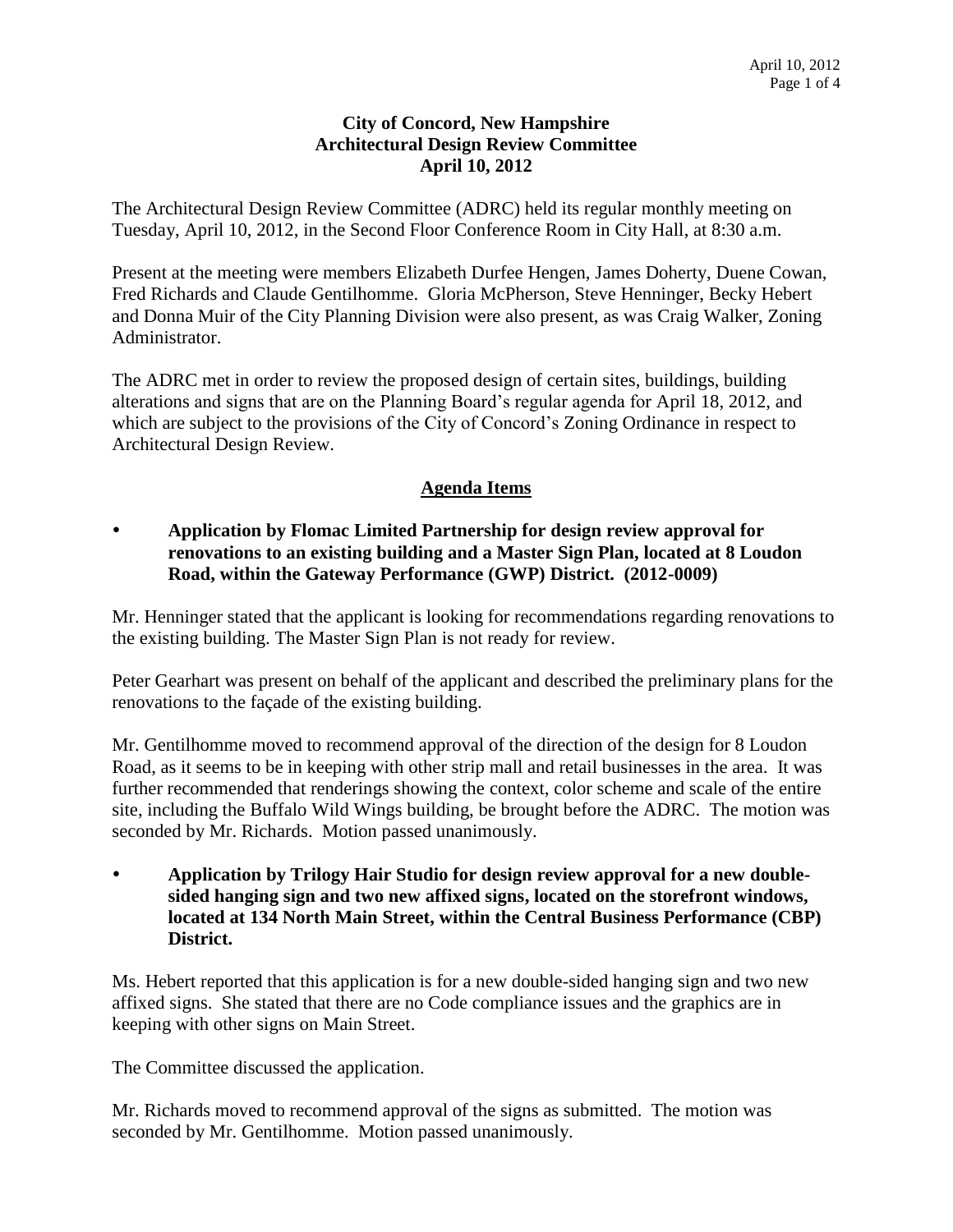**Application by Hilltop Consignment Gallery for design review approval for a new double-sided hanging sign and two new affixed signs located on the storefront windows, located at 56 North Main Street, within the Central Business Performance (CBP) District.**

Ms. Hebert reported that this application is for a new double-sided hanging sign and two new affixed signs. She stated that there are no Code compliance issues with these signs.

Ms. Paula Genovese was present to respond to any questions.

The Committee discussed the proposed signs and their location.

Ms. Hengen moved to recommend approval of the signs as submitted. The motion was seconded by Mr. Gentilhomme. Motion passed unanimously.

 **Application by Dave's Auto Body Shop (Nissan Concord – Forget and Boucher, LLC) for design review approval for a new affixed sign at the Concord Nissan site, located at 175 Manchester Street, within the General Commercial (CG) District.** 

Ms. Hebert reported that this application is for a new affixed sign at the Concord Nissan site. She stated that the ADRC previously reviewed the site plan and Master Sign Plan; however, the applicant is requesting changes to the previously approved sign for Dave's Auto Body Shop.

The Committee discussed the proposed sign as compared to the previously approved sign.

The applicant or a representative was not present at the meeting.

The Committee recommended that staff request photos of the existing building from the applicant for the next meeting.

Mr. Gentilhomme moved to table the application as there were discrepancies with the graphics submitted and there was no one present to answer questions from the Committee. The motion to table was seconded by Mr. Doherty. Motion passed unanimously.

 **Application by Edward Jones Investment for design review approval to relocate an existing freestanding sign which is proposed to be affixed to the building as a double-sided hanging sign, located at 95 North State Street, within the Civic Performance (CVP) District.**

Ms. Hebert reported that this application was to relocate an existing ground mounted sign to an affixed building sign, which will be hung with a bracket. This proposal will bring the sign into compliance.

Simon Keeling was present to respond to any questions.

Mr. Richards moved to recommend approval of the sign as submitted. The motion was seconded by Mr. Cowan. Motion passed unanimously.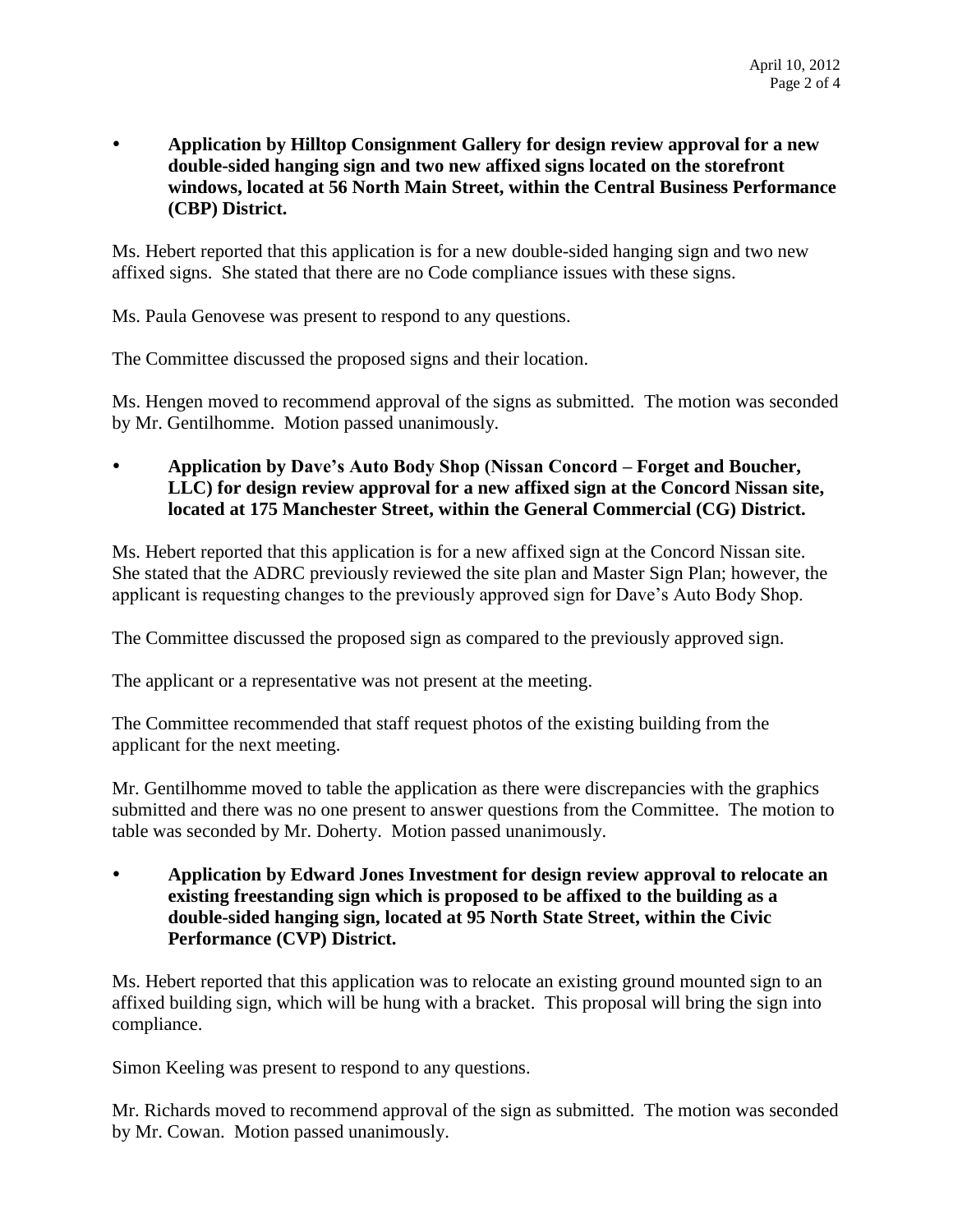**Application by the Unitarian Universalist Church for design review approval for a new freestanding monument sign with changeable copy to replace an existing freestanding sign, located at 274 Pleasant Street, within the Institutional (IS) District.**

Ms. Hebert reported that this application was to replace an existing freestanding sign with a new freestanding monument sign with changeable copy.

Chris Browher, Andrew Hodgkins, and Beth Gabrielli were present on behalf of the applicant and described the proposed sign and new location.

Mr. Richards moved to recommend approval of the replacement sign and location change as submitted with the recommendation that evergreen shrubbery be incorporated around the sign once the lighting is installed. The motion was seconded by Mr. Cowan. Motion passed unanimously.

 **Application by Detailed Stained Glass for design review approval for a double-sided hanging sign, located at 24 Pleasant Street, within the Central Performance (CBP) District.** 

Mr. Hebert reported that this business together with the existing sign is relocating from South Main Street to Pleasant Street.

Annette Burgess was present to respond to questions.

Mr. Cowan moved to recommend approval of the sign as submitted. The motion to recommend was seconded by Mr. Richards. Motion passed unanimously.

 **Application by EJ's Restaurant (Tsunis Holding, Inc.) for design review approval for four revised affixed signs, located at the Holiday Inn, 172 North Main Street, within the Civic Performance (CVP) District.**

Ms. Hebert reported that the four revised affixed signs have been installed, and that the signs are for a new restaurant.

Rob McCarthy was present on behalf of the applicant.

Mr. Gentilhomme moved to recommend approval as submitted with the suggestion that verbiage be added on the canopy identifying the type of business, to be approved by Planning Division staff. The motion was seconded by Mr. Richards. Motion passed unanimously.

 **Application by Express Jewelry Center for design review approval for a revision to an existing affixed sign, located at 44 North Main Street, within the Central Business Performance (CBP) District.**

Ms. Hebert reported that the application is for an affixed sign for a new business.